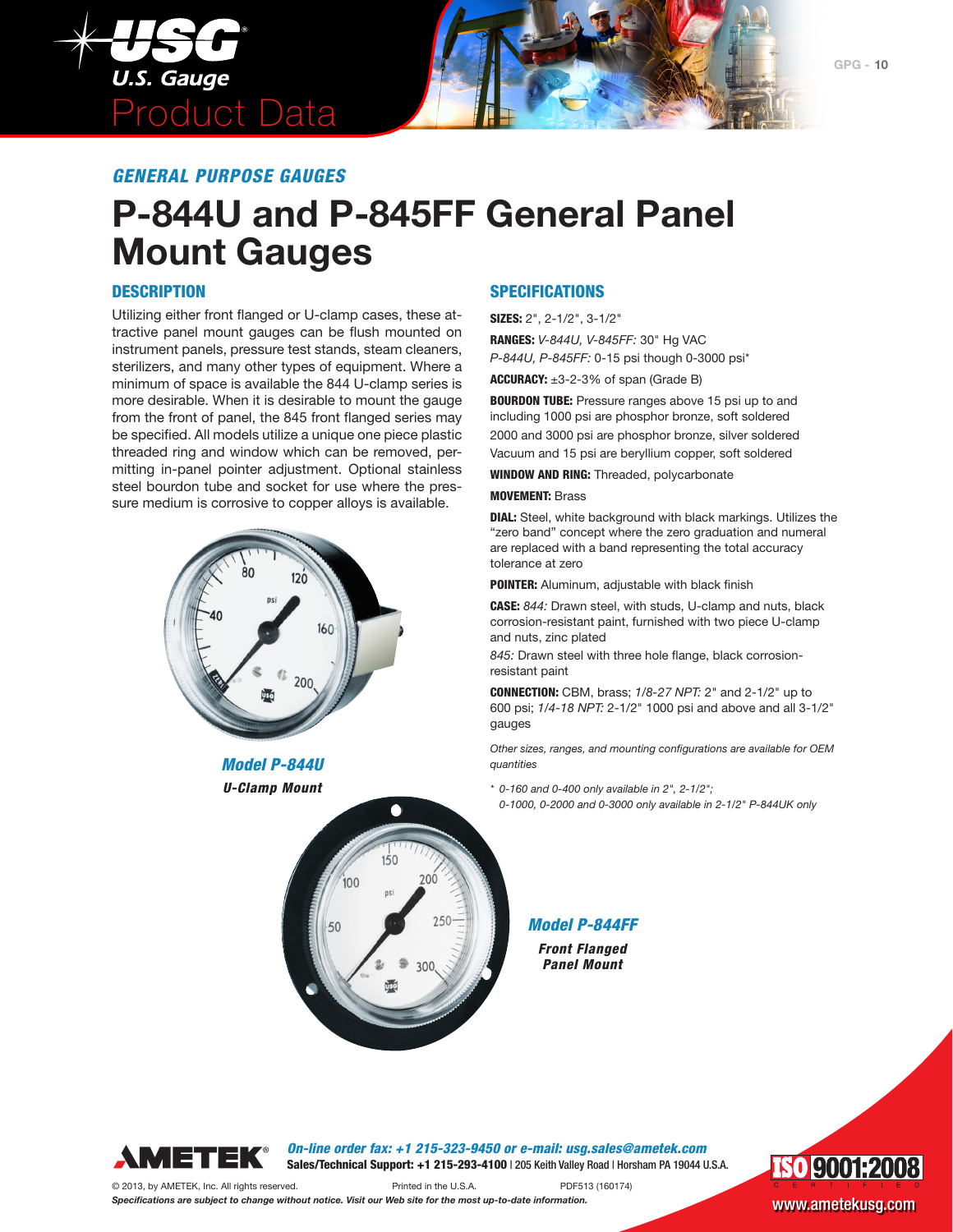

*GENERAL PURPOSE GAUGES*

## **P-844U and P-845FF General Panel Mount Gauges**







| Dimensions - Models P-844U and V-844U |             |                          |                          |        |       |       |      |       |       |                |
|---------------------------------------|-------------|--------------------------|--------------------------|--------|-------|-------|------|-------|-------|----------------|
| <b>Dial Sizes</b>                     | <b>Unit</b> | E <sub>1</sub>           | E <sub>2</sub>           | G      | H     | P     |      | S     |       | T <sub>2</sub> |
| 2 <sup>11</sup>                       | inches      | .71                      | $\overline{\phantom{a}}$ | 2.28   | 1.12  | 2.11  | .24  | .79   | 1.62  | .75            |
|                                       | mm          | 18.03                    | $\overline{\phantom{0}}$ | 57.91  | 27.69 | 53.85 | 6.10 | 20.57 | 41.15 | 19.05          |
| $2 - 1/2"$                            | inches      | .71                      | .77                      | 2.81   | 1.12  | 2.56  | .28  | .79   | 2.20  | .75            |
|                                       | mm          | 18.03                    | 19.56                    | 71.37  | 27.69 | 65.79 | 7.62 | 20.57 | 55.88 | 19.05          |
| $3 - 1/2$ "                           | inches      | $\overline{\phantom{0}}$ | .78                      | 3.94   | 1.09  | 3.64  | .28  | .81   | 3.25  | .75            |
|                                       | mm          | $\overline{\phantom{0}}$ | 19.05                    | 100.08 | 27.69 | 93.73 | 8.13 | 20.57 | 82.55 | 19.05          |

| Dimensions - Models P-845FF and V-845FF |             |       |                              |                          |        |      |        |       |       |      |
|-----------------------------------------|-------------|-------|------------------------------|--------------------------|--------|------|--------|-------|-------|------|
| <b>Dial Sizes</b>                       | <b>Unit</b> | A     | E <sub>1</sub>               | E <sub>2</sub>           | G      | H    | ы      | N     | P     | Q    |
| 2 <sup>11</sup>                         | inches      | 2.25  | .72                          | $\overline{\phantom{a}}$ | 2.82   | .156 | 2.562  | 1.12  | 2.11  | .24  |
|                                         | mm          | 57.15 | 18.03                        | $\overline{\phantom{m}}$ | 71.37  | 3.96 | 65.08  | 27.69 | 53.85 | 6.10 |
| $2 - 1/2"$                              | inches      | 2.80  | .72                          |                          | 3.52   | .156 | 3.125  | 1.12  | 2.56  | .28  |
|                                         | mm          | 71.12 | 18.03                        | $\overline{\phantom{a}}$ | 89.66  | 3.96 | 79.38  | 27.69 | 65.79 | 7.1  |
| $3 - 1/2$ "                             | inches      | 3.88  |                              | .78                      | 4.84   | .219 | 4.25   | 1.09  | 3.68  | .29  |
|                                         | mm          | 98.55 | $\qquad \qquad \blacksquare$ | 19.05                    | 122.94 | 5.56 | 107.95 | 27.69 | 93.73 | 7.37 |

| <b>Panel Cutout Dimensions</b>                         |              |              |  |  |  |  |  |
|--------------------------------------------------------|--------------|--------------|--|--|--|--|--|
| <b>Dial Size</b><br><b>Unit</b><br><b>Panel Cutout</b> |              |              |  |  |  |  |  |
| 2"                                                     | inches<br>mm | 2.17<br>55.1 |  |  |  |  |  |
| $2 - 1/2"$                                             | inches<br>mm | 2.64<br>67.1 |  |  |  |  |  |
| $3 - 1/2$ "                                            | inches<br>mm | 3.73<br>94.7 |  |  |  |  |  |





© 2013, by AMETEK, Inc. All rights reserved. Printed in the U.S.A. PDF513 (160174) *Specifications are subject to change without notice. Visit our Web site for the most up-to-date information.* WWW.ametekusg.com